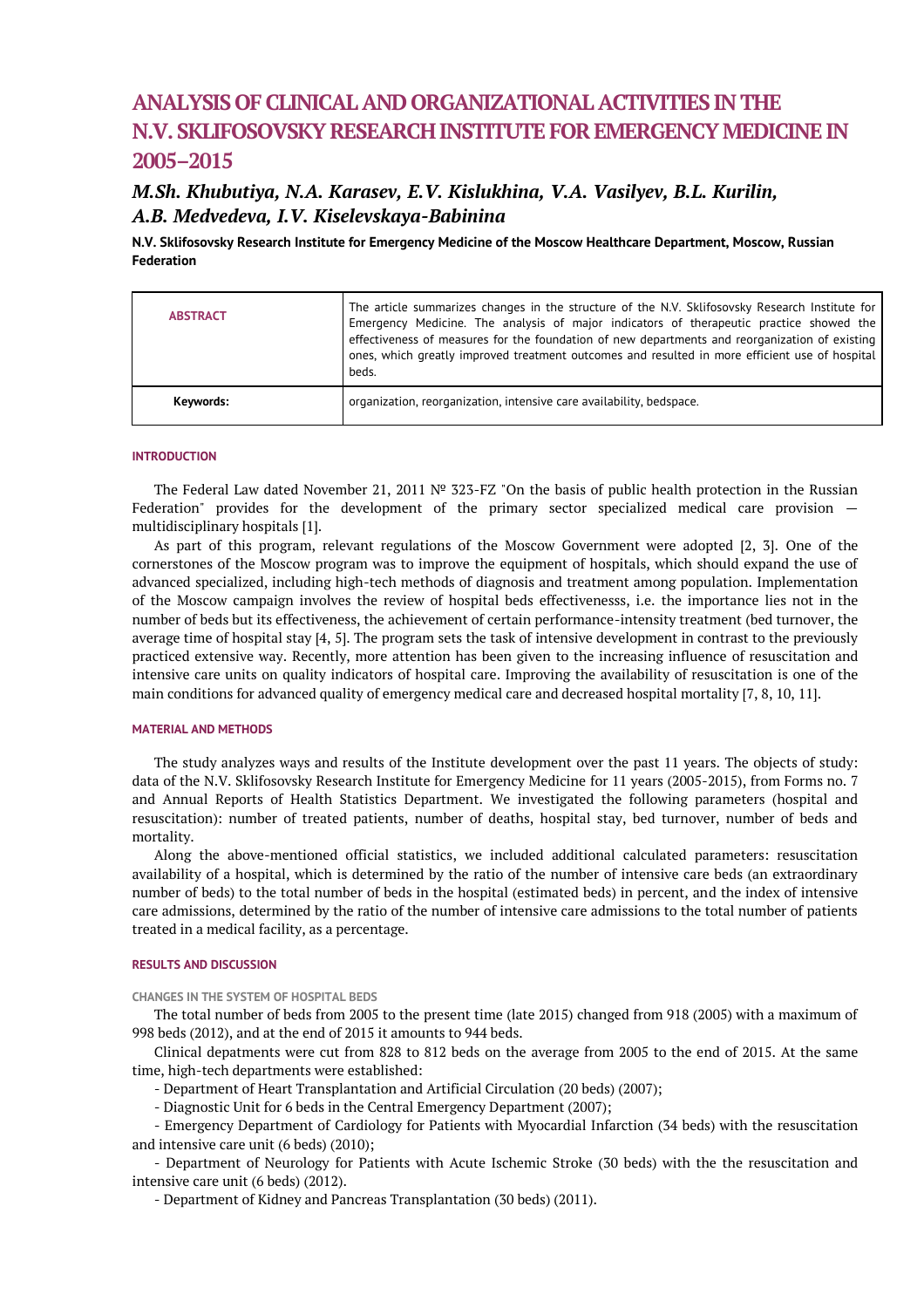Reorganized:

- Department for Psychosomatic Patients , 25 beds reduced (2007).

- Trauma Department, 60 beds reduced (2011).

- hospital departments of the Center for Treatment of Acute Poisoning, 30 beds reduced (2015);

-1st and 2nd Cardiology Department (20 beds each) merged into the single department (40 beds) (2015) **INTENSIVE CARE UNITS**

Over the past 11 years the total number of intensive care beds has increased from 90 to 132. Established:

- Resuscitation and Intensive Care Unit for Emergency Patients (9 beds) (2007);

- Awakening Unit (6 beds) (2007);

- Intensive Care Unit for Patients with Myocardial Infarction (6 beds) (2010);

- Resuscitation and Intensive Care Unit with Dialysis Techniques for Patients after Organ Transplantation (6 beds) (2011);

- ICUs for neurological patients (6 beds) (2012 g).

Reorganized:

- Resuscitation and Intensive Care Unit for Cardiac Patients, the number of beds increased from 6 to 12 beds (2007), and in 2013 reduced to 9 beds;

- Resuscitation and Intensive Care Unit, the number of beds reduced from 18 to 12 beds (2007);

- Resuscitation and Intensive Care Unit for Neurosurgical Patients, the number of beds increased from 9 to 18 beds (2007);

- Resuscitation and Intensive Care Unit with a small operating room for emergency detoxification (toxicology), the bed capacity increased from 12 to 15 beds (2013).

Changes in the number of beds for the analyzed period are given in the Table 2.

*Table 1*

## **The bed capacity and the number of patients treated at the Institute, 2005-2015.**

| Indicators |           | Year   |        |        |        |        |        |        |        |        |        |  |
|------------|-----------|--------|--------|--------|--------|--------|--------|--------|--------|--------|--------|--|
|            | 2005      | 2006   | 2007   | 2008   | 2009   | 2010   | 2011   | 2012   | 2013   | 2014   | 2015   |  |
|            | Institute |        |        |        |        |        |        |        |        |        |        |  |
| Beds       | 918       | 918    | 922    | 922    | 922    | 962    | 998    | 974    | 974    | 974    | 944    |  |
| Treated    | 24,122    | 24,277 | 23,635 | 23,803 | 22,635 | 22,627 | 23,411 | 23,531 | 28,304 | 33,324 | 37,077 |  |
|            | Clinic    |        |        |        |        |        |        |        |        |        |        |  |
| Beds       | 828       | 828    | 814    | 808    | 808    | 842    | 872    | 842    | 842    | 842    | 812    |  |
| Treated    | 23,011    | 23,176 | 22,554 | 22,705 | 21,711 | 21,718 | 22,314 | 22,437 | 27,129 | 32,089 | 35,575 |  |

*Table 2* **The bed capacity and the number of patients treated in emergency departments, 2005-2015.**

| Indicator |       | Year  |        |        |       |       |        |        |        |        |        |
|-----------|-------|-------|--------|--------|-------|-------|--------|--------|--------|--------|--------|
|           | 2005  | 2006  | 2007   | 2008   | 2009  | 2010  | 2011   | 2012   | 2013   | 2014   | 2015   |
| Beds      | 90    | 90    | 108    | 114    | 114   | 120   | 126    | 132    | 132    | 132    | 132    |
| Treated   | 8,189 | 8,560 | 10,012 | 10,425 | 9,832 | 9,873 | 10,740 | 10,849 | 12,718 | 13,789 | 15,641 |

The incidence of visits increased from 48,900 to 68,000 people (39%). Visits increased by specialties: surgery  $$ from 8,000 to 10,000; angiosurgery — from 2,500 to 5,000; neurosurgery — from 7,000 to 12,000; neurology since the opening  $-$  from 1,000 to 2,000; gynecology  $-$  from 2,000 to 4,000; cardiology  $-$  from 2,000 to 9,000; cardiac surgery — from 200 to 1,500; transplantation — from 300 to 1,300 people.

Visits decreased by specialties: traumatology  $-$  from 13,000 to 11,000; toxicology  $-$  from 7,000 to 5,000; combustiology  $-$  from 2,000 to 1,400 and somatopsychiatry  $-$  from 2,300 to 1,600.

Changes in the urgent admissions the Institute are presented in the Table 3. As shown on the Table, EMS admissions fell by 2014 from 27,000 to 21,600 and grew to 25,500 in 2015. Admissions from "branches" decreased from 6,500 to 4,500; transfers from other hospitals decreased from 1,400 to 1,000. Also, the Institute is one of the basic hospital emergency services (emergency medical service) in Moscow. According to CEMC, it accounts for 19- 20% of all admissions in emergencies. [6]

*Table 3*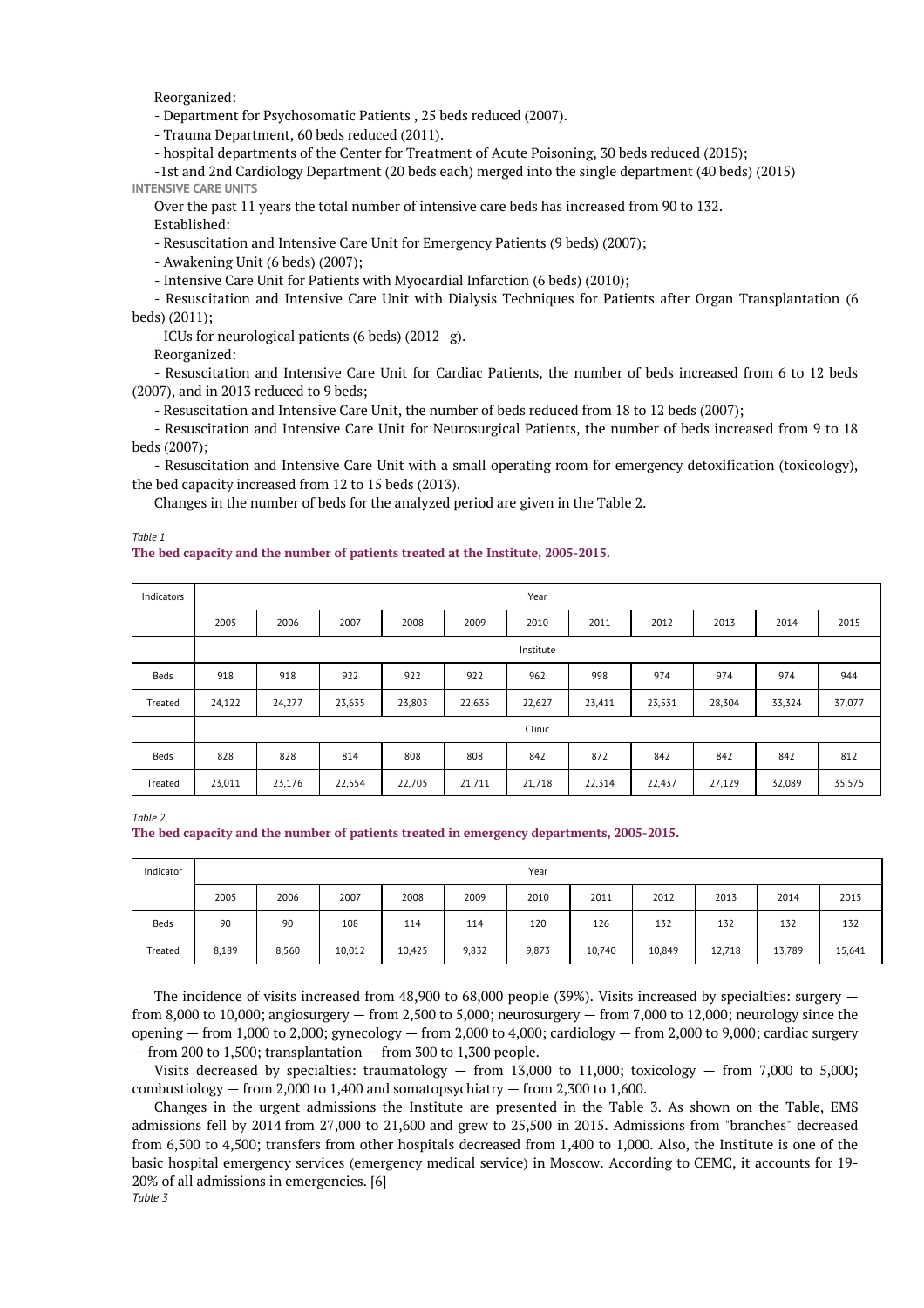# **Changes in emergency admissions to the Institute (2007-2015).**

| Type of emergency<br>admission | Year   |        |        |        |        |        |        |        |        |  |  |
|--------------------------------|--------|--------|--------|--------|--------|--------|--------|--------|--------|--|--|
|                                | 2007   | 2008   | 2009   | 2010   | 2011   | 2012   | 2013   | 2014   | 2015   |  |  |
| <b>EMS</b>                     | 26,866 | 26,857 | 23,435 | 22,935 | 22,856 | 21,899 | 22,365 | 21,617 | 25,490 |  |  |
| Without medical<br>order       | 14,138 | 13,669 | 16,635 | 14,771 | 16,213 | 17,984 | 17,441 | 15,151 | 16,490 |  |  |
| <b>Branches</b>                | 6,541  | 6,524  | 6,841  | 5,852  | 6,921  | 6,992  | 5,383  | 4,453  | 4,458  |  |  |
| Transfer                       | 1,430  | 1,419  | 1,342  | 1,504  | 1,545  | 1,292  | 1,402  | 1,106  | 1,001  |  |  |

#### **HOSPITALIZATION**

*Table 4*

The number of hospitalized patients increased from 24,000 in 2005 to 37,000 in 2015 due to a significant growth in visits, and increased percentage of hospitalization from 44 to 55, which corresponds to the Russian trends in metropolitan areas [9]. The hospitalization data is shown in the Table 4. Hospitalization by EMS is increased from 55 to 80%, and hospitalizations from "branches" grew from 35 to 73%.

| rypes of emergency hospitalization |        |        |        |        |        |        |        |        |        |  |  |
|------------------------------------|--------|--------|--------|--------|--------|--------|--------|--------|--------|--|--|
| Type                               |        |        |        |        | Year   |        |        |        |        |  |  |
|                                    | 2007   | 2008   | 2009   | 2010   | 2011   | 2012   | 2013   | 2014   | 2015   |  |  |
| EMS                                | 14,851 | 14,708 | 13,098 | 12,800 | 13,035 | 13,043 | 15,391 | 17,884 | 20,285 |  |  |
| Without medical<br>order           | 3,445  | 3,450  | 4,033  | 4,159  | 4,268  | 4,537  | 6,349  | 8,038  | 8,993  |  |  |
| <b>Branches</b>                    | 2,916  | 3,031  | 2,636  | 2,463  | 2,618  | 2,445  | 2,805  | 3,364  | 3,255  |  |  |
| Transfer                           | 1,299  | 1,366  | 1,276  | 1,447  | 1,464  | 1,225  | 1,346  | 1,073  | 974    |  |  |

**Types of emergency hospitalization**

The more efficient use of hospital beds was reflected in a significant increase in the bed turnover index from 27.8 to 43.7% (Fig. 1). The average hospital stay fell from 13.3 to 9.3 (total) and from 12.7 to 8.2 (clinic) (Fig. 2).





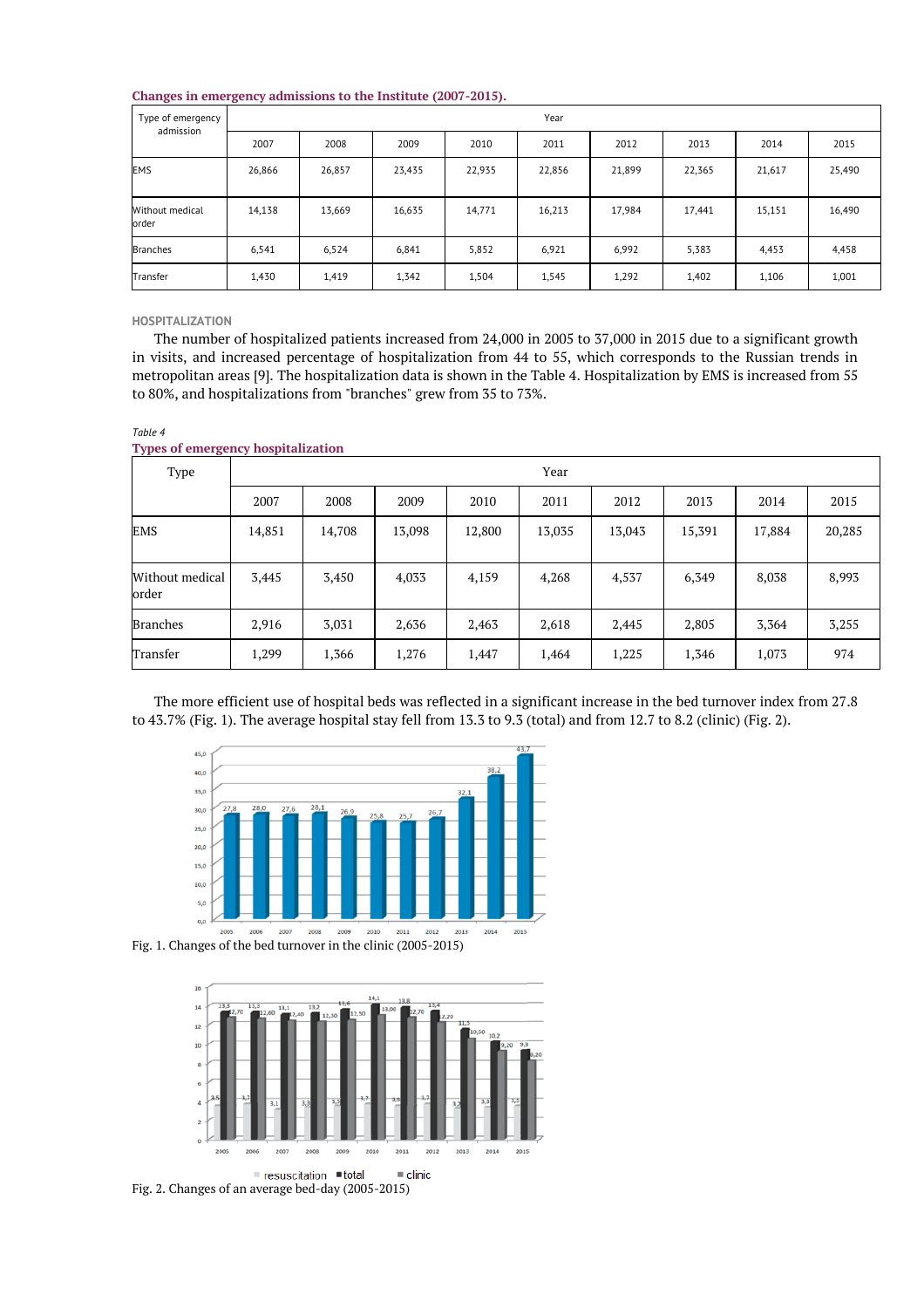As shown in the Table 5, 90-95% of patients were hospitalized for emergency indications while 5-10% of them were hospitalized routinely.

*Table 5*

| Type of<br>hospitalization    |       | Year  |       |       |       |       |       |        |        |  |  |  |
|-------------------------------|-------|-------|-------|-------|-------|-------|-------|--------|--------|--|--|--|
|                               | 2007  | 2008  | 2009  | 2010  | 2011  | 2012  | 2013  | 2014   | 2015   |  |  |  |
| Sought medical<br>assistance  | 1,477 | 1,378 | 1,770 | 2,247 | 3,257 | 4,038 | 7,382 | 10,533 | 16,573 |  |  |  |
| Admitted                      | 1,140 | 1,173 | 1,581 | 1,763 | 2,138 | 2,285 | 2,251 | 2,966  | 3,541  |  |  |  |
| Planned<br>hospitalization, % | 4.8   | 4.9   | 7.0   | 7.8   | 9.1   | 9.7   | 8.0   | 8.9    | 9.6    |  |  |  |

#### **RESUSCITATION INDICATORS**

The number of intensive care beds in the Institute has grown from 90 to 132 by establishing new departments and reorganization of the existing ones (see above). The number of patients hospitalized immediately in the intensive care unit increased from 6,000 in 2005 to 7,600 in 2015. As the number of intensive care beds grew, the rate of resuscitation availability increased from 9.8 to 14.0.

Expansion of intensive care capacity has significantly increased (more than 4 times, from 2,100 to 8,000) the number of patients transferred to intensive care from other departments (mainly from the operating ones). The total number of intensive care admissions increased from 8,200 to 15,600. The percentage of intensive care admissions in 2005 was 33.8 and in 2015 it was 42.2.

Against the background of expansion and restructuring of intensive care hospital beds system and increasing number of intensive care hospitalization, the mortality rate in the studied period decreased from 12.2 to 8.0%. The bed turnover in resuscitation and intensive care units increased from 89.9% to 117%. The average bed day has changed from 3.5 to 3.7 for 11 years.

Changes of major indicators of intensive care units are given in the Table 6 and 7.

#### *Table 6* **The flow of patients and resuscitation availability**

| Year | Admitted to resuscitation units | Transferred from other<br>hospitals | Transferred from other<br>departments | Total  | Resuscitation availability |  |
|------|---------------------------------|-------------------------------------|---------------------------------------|--------|----------------------------|--|
| 2005 | 6,059                           | 421                                 | 2,132                                 | 8,191  | 9.8                        |  |
| 2006 | 6,144                           | 473                                 | 2,430                                 | 8,570  | 9.8                        |  |
| 2007 | 6,404                           | 521                                 | 3,732                                 | 10,136 | 12.28                      |  |
| 2008 | 6,303                           | 468                                 | 4,118                                 | 10,421 | 12.36                      |  |
| 2009 | 5,535                           | 404                                 | 4,284                                 | 9,819  | 12.36                      |  |
| 2010 | 5,589                           | 618                                 | 4,299                                 | 9,888  | 12.47                      |  |
| 2011 | 5,952                           | 631                                 | 4,799                                 | 10,751 | 12.63                      |  |
| 2012 | 6,224                           | 478                                 | 4,636                                 | 10,860 | 13.55                      |  |
| 2013 | 7,111                           | 562                                 | 5,595                                 | 12,706 | 13.55                      |  |
| 2014 | 7,206                           | 418                                 | 6,602                                 | 13,808 | 13.55                      |  |
| 2015 | 7,678                           | 407                                 | 7,965                                 | 15,643 | 13.98                      |  |

#### *Table 7*

#### **The effectiveness of resuscitation units**

| Year | % resuscitation admissions | Beds | Admissions | Died under resuscitation | Resuscitation mortality |
|------|----------------------------|------|------------|--------------------------|-------------------------|
| 2005 | 33.87                      | 90   | 24,187     | 996                      | 12.16                   |
| 2006 | 35.34                      | 90   | 24,262     | 969                      | 11.3                    |
| 2007 | 42.86                      | 114  | 23,651     | 957                      | 9.44                    |
| 2008 | 43.92                      | 114  | 23,728     | 933                      | 8.95                    |
| 2009 | 43.4                       | 114  | 22,624     | 798                      | 8.13                    |
| 2010 | 43.69                      | 120  | 22,632     | 786                      | 7.95                    |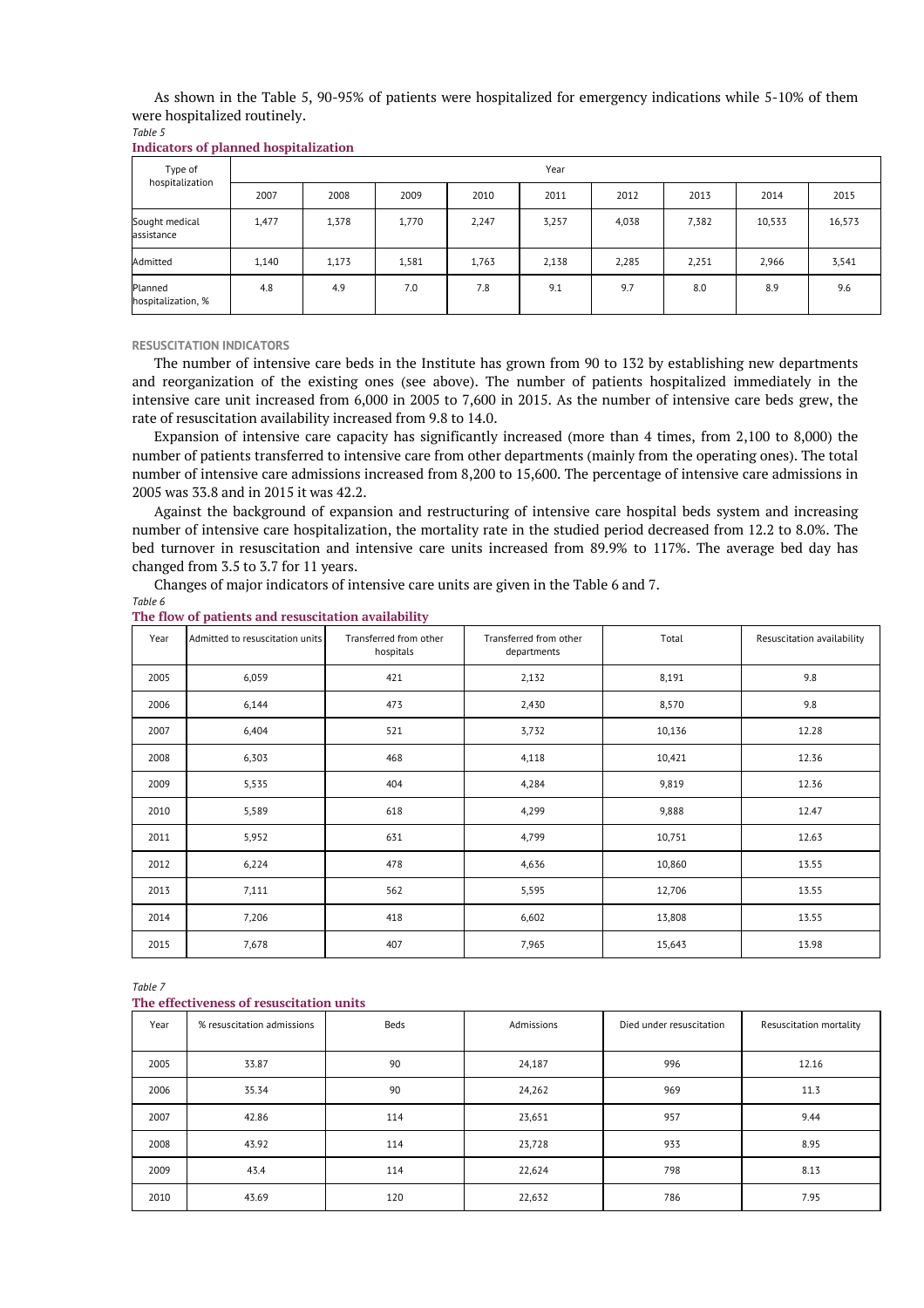| 2011 | 45.7  | 126 | 23,523 | 888   | 8.26 |
|------|-------|-----|--------|-------|------|
| 2012 | 46.16 | 132 | 23,525 | 909   | 8.37 |
| 2013 | 45.06 | 132 | 28,200 | 975   | 7.67 |
| 2014 | 41.41 | 132 | 33,341 | 1,027 | 7.44 |
| 2015 | 42.22 | 132 | 37,054 | 1,254 | 8.02 |

As shown in the Table 6 and 7, organizational measures have greatly improved resuscitation availability along with a significant reduction in mortality.

**TRANSFER PATIENTS**

Serious patients, usually with the main complications and co-morbidities are normally transferrd to the Institute from other hospitals. The number of transferred patients in the studied period maximally grew from 881 to 1451 in 2011, and in 2015 amounted to 1016 people. At the same time, 407-631 people were directly transferred to resuscitation units. In this group, the mortality reached 19%, which gives an average increase of 0.5% to the overall annual mortality (Table 8).

*Table 8*

**Treatment outcomes in transferred patients** 

| Indicators     |       | Year  |       |       |       |       |       |       |       |       |       |  |
|----------------|-------|-------|-------|-------|-------|-------|-------|-------|-------|-------|-------|--|
|                | 2005  | 2006  | 2007  | 2008  | 2009  | 2010  | 2011  | 2012  | 2013  | 2014  | 2015  |  |
| Admitted       | 881   | 1,139 | 1,172 | 1,157 | 1,162 | 1,391 | 1,451 | 1,215 | 1,394 | 1,134 | 1,016 |  |
| Died           | 145   | 182   | 175   | 208   | 170   | 171   | 196   | 167   | 198   | 173   | 192   |  |
| Mortality rate | 16.46 | 15.98 | 14.93 | 17.98 | 14.63 | 12.29 | 13.51 | 13.74 | 14.2  | 15.26 | 18.9  |  |

**ANALYSIS OF MORTALITY**

The above mentioned arrangements significantly improved mortality rates. The resuscitation mortality decreased from 12.2 to 8% (more than 1.5 times), total  $-$  from 4.5 to 3.3-3.6% (2014-2015). The mortality in hospital fell by half — from 0.4 to 0.2%. With the exclusion of the deceased, transferred from other hospitals, the overall mortality rate at the Institute declined from 4.1 to 3.1% (Fig. 3).



Fig. 3. Changes of mortality indicators (2005-2015)

#### **CONCLUSION**

Arrangements for the establishment of new departments and reorganization of existing ones, and more accurate control over admission and flow of patients in clinics and intensive care units of the Institute have greatly increased the number of hospitalizations and reduced the overall, resuscitation and clinical mortality due to the reduced average bed-day.

#### **REFERENCES**

- 1. *Ob osnovakh okhrany zdorov'ya grazhdan v Rossiyskoy Federatsii. Federal'nyy zakon № 323-FZ 21.11.2011* [About the fundamentals of health protection of citizens in the Russian Federation. RF Federal Law No. 323-FZ of November 21, 2011]. (In Russian).
- 2. *O programme modernizatsii zdravookhraneniya goroda Moskvy na 2011– 2012 gody.* Postanovlenie Pravitel'stva Moskvy №114-PP ot 07.04.2011. [On the modernization program of health of the city of Moscow for 2011—2012. Moscow Government Resolution No. 114-RR dated April 7, 2011]. (In Russian).